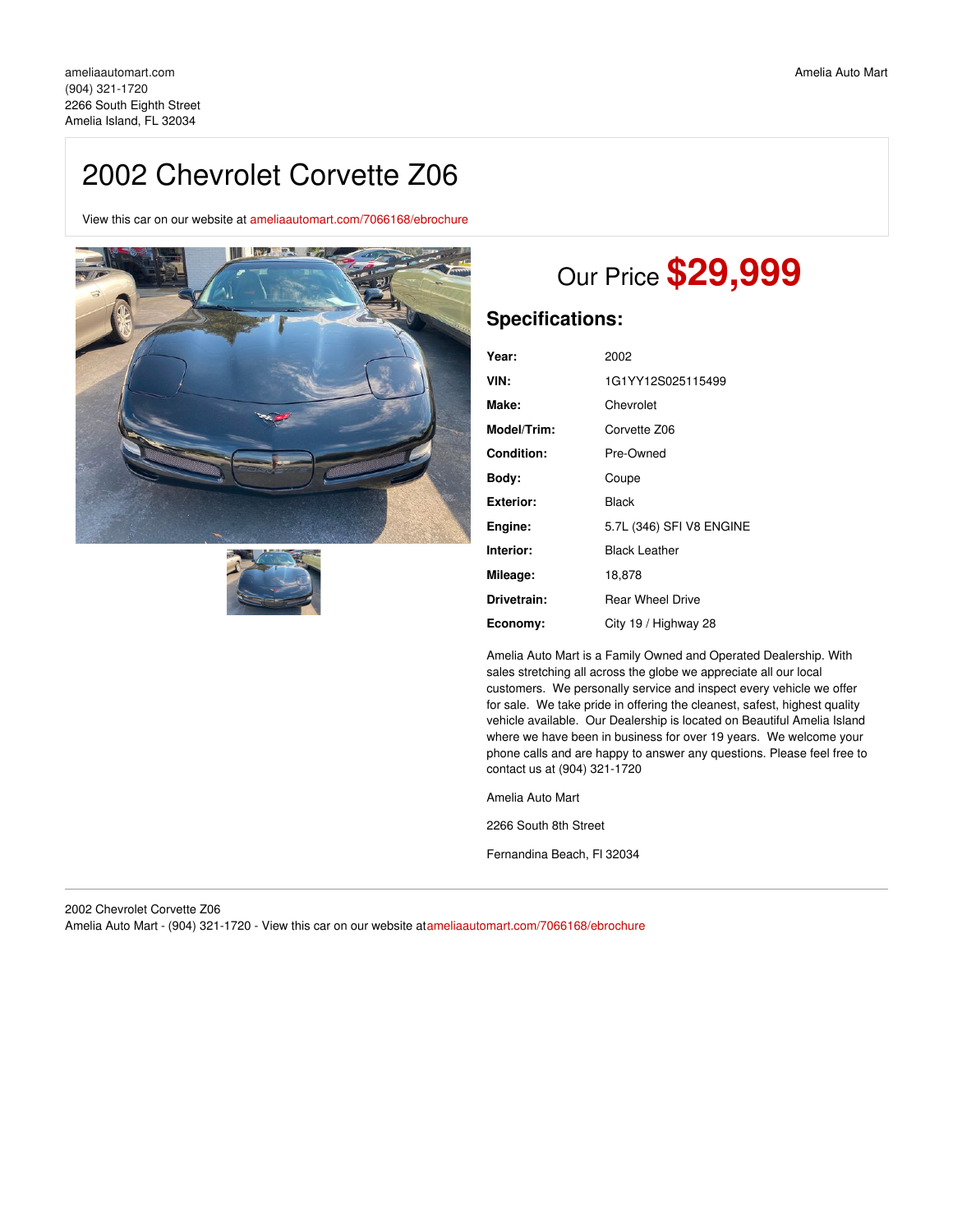

#### 2002 Chevrolet Corvette Z06

Amelia Auto Mart - (904) 321-1720 - View this car on our website at[ameliaautomart.com/7066168/ebrochure](https://ameliaautomart.com/vehicle/7066168/2002-chevrolet-corvette-z06-amelia-island-fl-32034/7066168/ebrochure)

## **Installed Options**

### **Interior**

- Pwr door locks- Pwr windows w/driver & passenger-side express down
- Rear window defogger- Remote keyless entry-inc: remote trunk release, panic alarm
- Tire sealant/inflator kit- Transmission temp warning light
- Z06 specific analog gauges w/multi-language driver information center
- PASS-Key II theft deterrent system w/alarm Low oil level warning light
- Locking center console-inc: cup holder, ashtray, coin tray,cassette/CD storage
- Lockable storage compartments-inc: glovebox & (3) rear compartments
- Leather-wrapped tilt steering wheel
- Leather bucket seats-inc: Z06 embroidered head restraints, lateral support, back-angle adjustment
- Illuminated covered visor mirrors- Head-up display- Floor mats- Fixed mast antenna
- ETR AM/FM stereo w/compact disc-inc: seek-scan, auto tone control, TheftLock, speed
- compensated volume, digital clock
- Dual-zone air conditioning w/climate control
- Day/night rearview mirror w/integral map light- Cruise control w/resume speed
- Courtesy lighting-inc: cargo area, console, glovebox- Bose speaker system
- 6-way pwr driver seat

#### **Exterior**

- Z06 fender emblems- Solar-ray tinted glass- Rear brake cooling ducts
- Pwr retractable halogen headlamps- Intermittent windshield wipers
- Daytime running lamps- Body-color pwr heated mirrors

#### **Safety**

- Pwr door locks- Pwr windows w/driver & passenger-side express down
- Rear window defogger- Remote keyless entry-inc: remote trunk release, panic alarm
- Tire sealant/inflator kit- Transmission temp warning light
- Z06 specific analog gauges w/multi-language driver information center